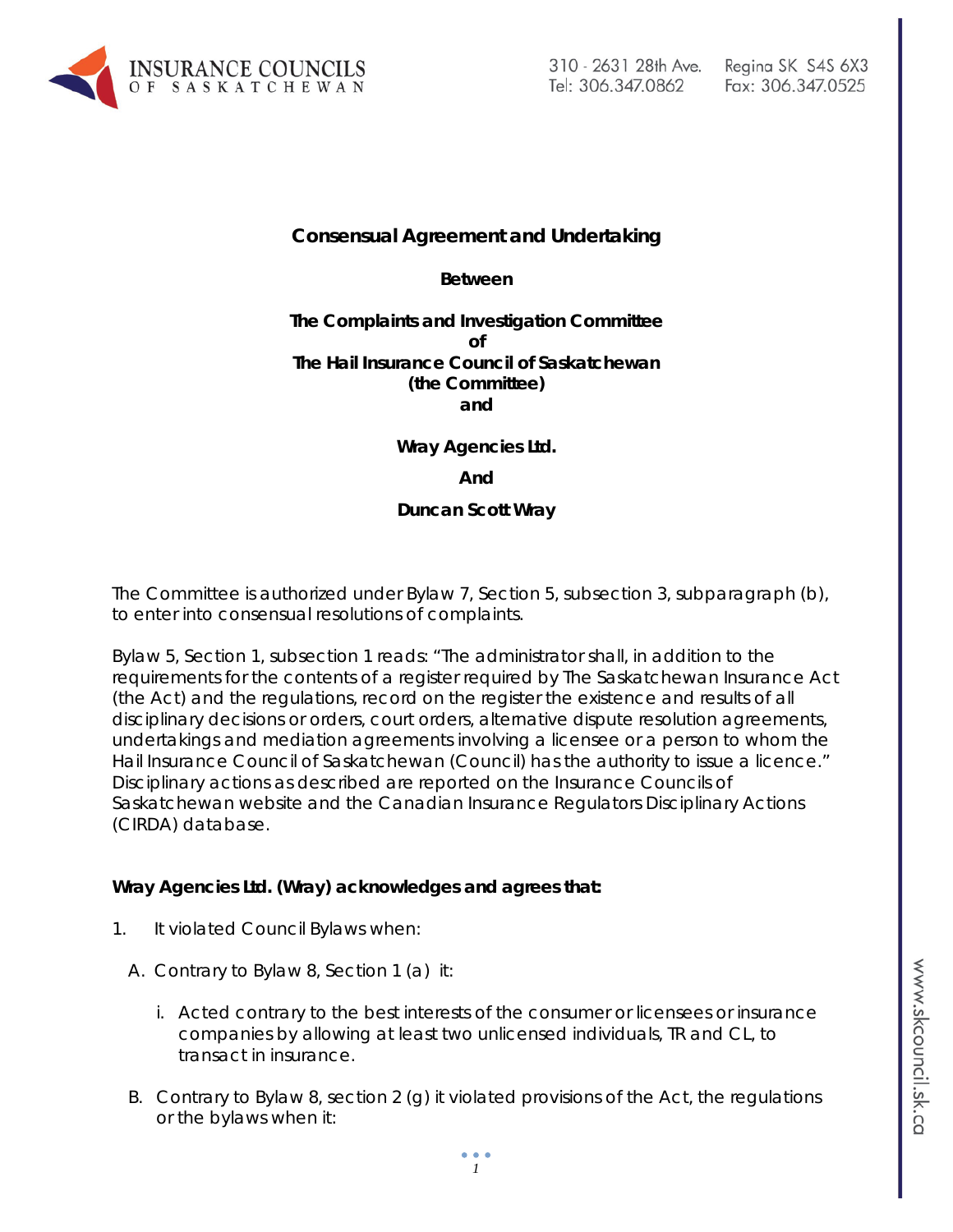- i. Acted contrary to Section 418, when it appointed, permitted or authorized at least two individuals, TR and CL, to do any of the things in respect of which a licence is required unless the person is the holder of a subsisting licence.
- ii. Acted contrary to Section 444, when it compensated at least two unlicensed individuals, TR and CL, for sales of insurance while they did not hold an active licence.
- C. Contrary to Bylaw 8, Section 2 (q) it:
	- i. Failed to follow sound business practices:

# **Duncan Scott Wray (Scott Wray) acknowledges and agrees that:**

- 2. Scott Wray violated Council Bylaws when:
	- A. Contrary to Bylaw 8, Section 2, subsection (r)
		- i. He failed to exercise reasonable and prudent oversight when acting in a supervisory capacity.

## **Wray and Scott Wray acknowledge and agree that:**

- 3. Wray and Scott Wray's rights to appear before a Discipline Committee of Council have been explained to them and they fully understand their rights and/or obligations under Council Bylaw 10;
- 4. Wray and Scott Wray waive their rights to appear before a Discipline Committee and undertake not to exercise any appeal rights they may have under Council Bylaw 10, Section 3 or the Act*,* as it relates to matters set out in this Consensual Agreement and Undertaking (Agreement).
- 5. This Agreement does not preclude Council from pursuing any other investigation against Wray and/or Scott Wray for activities not identified in the Investigative Report dated August 3, 2016 or this Agreement that may be in violation of Council Bylaws or the Act.
- 6. Wray and Scott Wray have been advised by the Committee that it is in their interests to obtain independent legal advice before entering into this Agreement.
	- a. Wray and Scott Wray have obtained such independent legal advice and are satisfied with the same, prior to executing this Agreement.
- 7. Wray and Scott Wray hereby affirm that they have read and understood the terms of this Agreement, and are signing it voluntarily and of their own free will.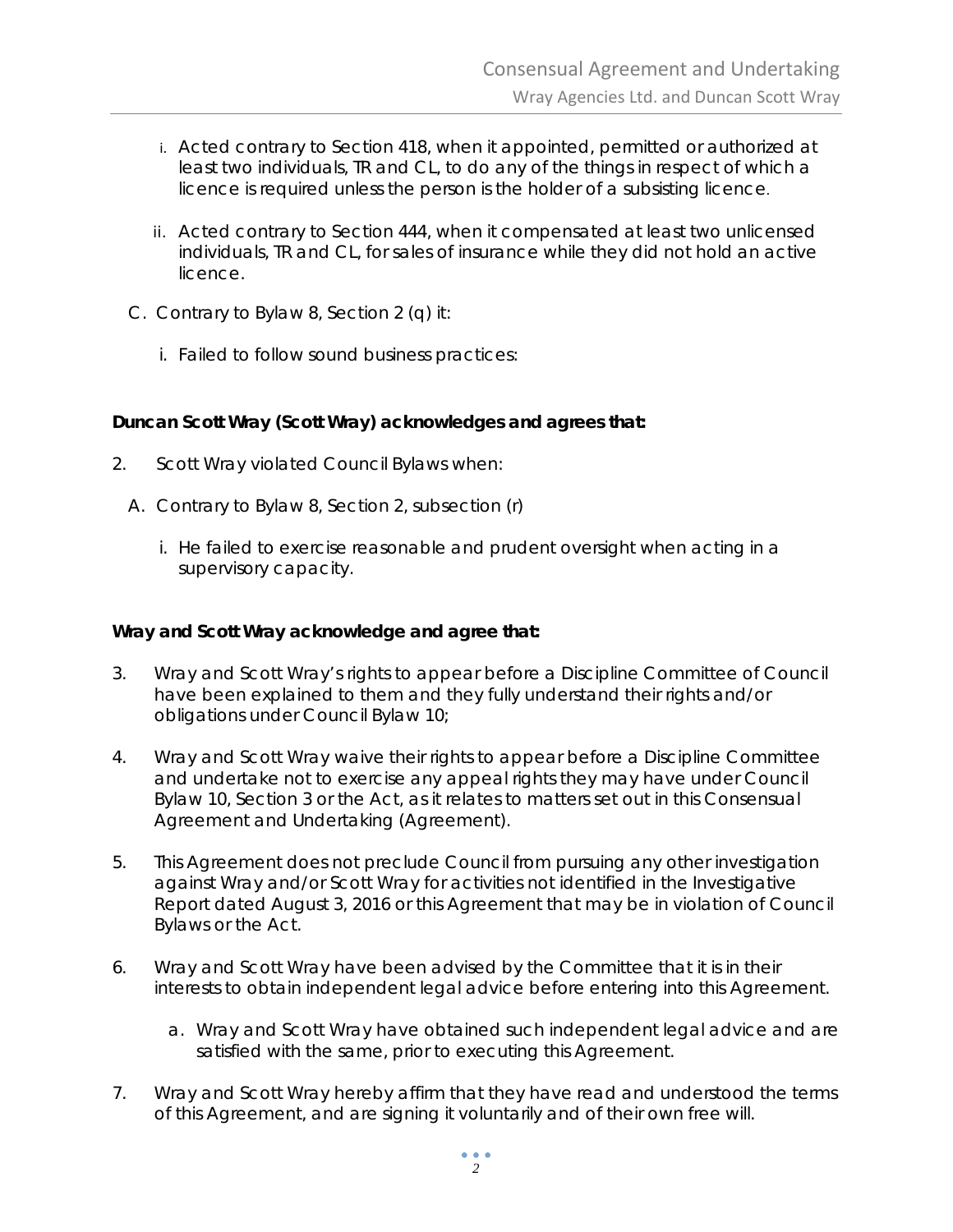## **Wray, having waived its rights, undertakes to:**

1. Pay a fine in the amount of \$5,000.00; and

# **Scott Wray, having waived his rights, undertakes to:**

1. Pay a fine in the amount of \$1,500.00; and

### **Wray & Scott Wray, jointly or severally agree to:**

- 1. Reimburse partial investigation costs in the amount of \$7,000.00.
- 2. Pay all fines and investigative costs within 30 days of receipt of this Agreement.
- 3. Provide Council no later than April 1, 2017 with a plan of action demonstrating that processes are in place to ensure compliance with the Act, Regulations, and Council's Bylaws.
- 4. Agree to an audit within one year of the signing of this Agreement.

### **The Committee's Agreement:**

- 1. The Committee agrees to accept from Wray and Scott Wray the payment of \$13,500.00 as full and final resolution of their respective violations of Council Bylaws as outlined in this Agreement and the August 3rd 2016 Investigative Report; and
- 2. The Committee further agrees to take no further action against Wray and Scott Wray for the acknowledged violations of the Act, Regulations or Council Bylaws for the period set out in the Investigative Report dated August 3, 2016.